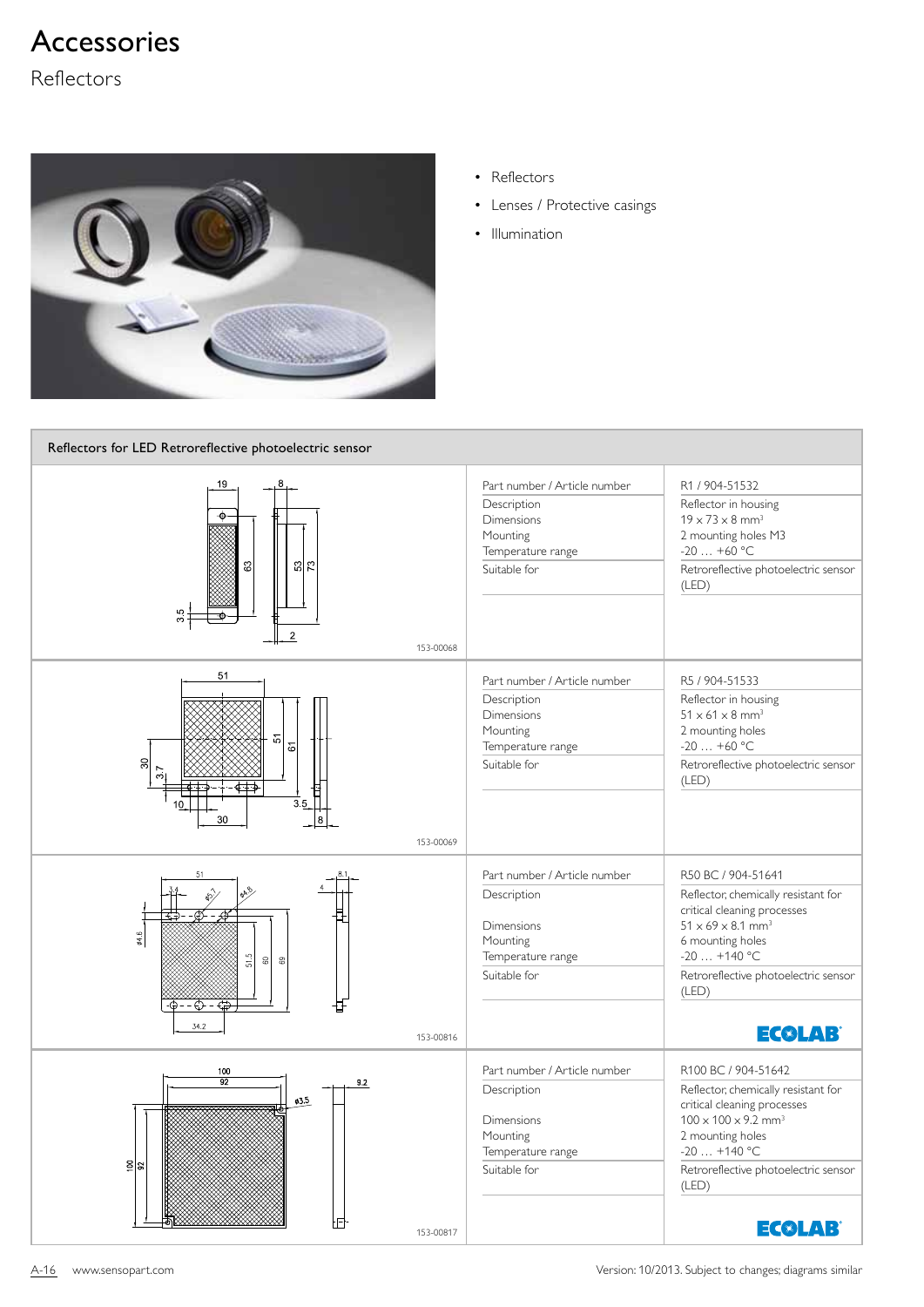

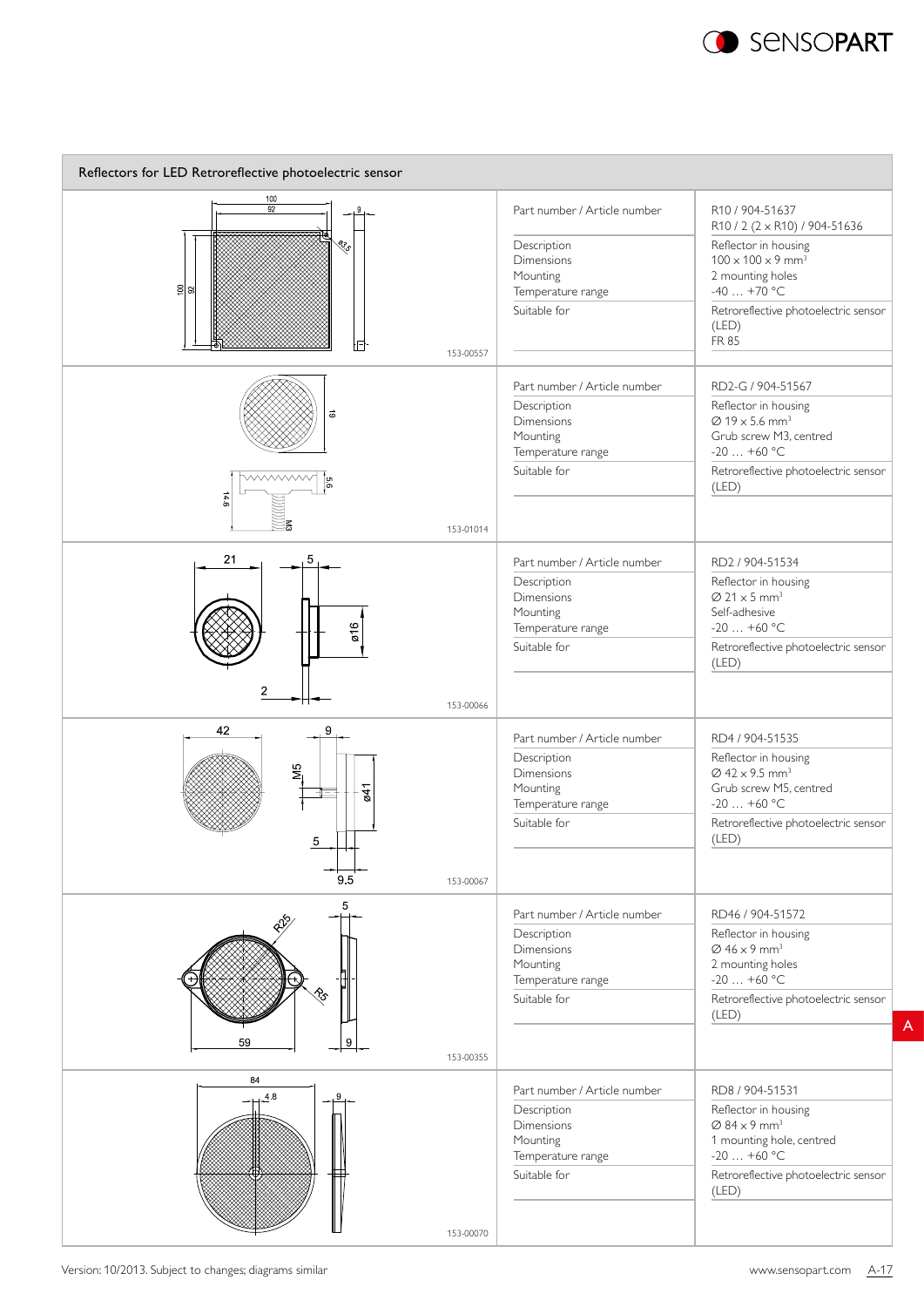### Reflectors

| Reflectors for LED Retroreflective photoelectric sensor (Cont.)         |                                                                                                                   |                                                                                                                                                                                                                        |  |
|-------------------------------------------------------------------------|-------------------------------------------------------------------------------------------------------------------|------------------------------------------------------------------------------------------------------------------------------------------------------------------------------------------------------------------------|--|
| 29                                                                      | Part number / Article number                                                                                      | R128 / 904-51550                                                                                                                                                                                                       |  |
| $\oplus$<br>41 74 109 132<br>$T_{\rm g}$<br>$  \mathsf{L}$<br>153-00775 | Description<br><b>Dimensions</b><br>Mounting<br>Temperature range<br>Suitable for                                 | Reflector in housing, with protective<br>glass for high robustness and high<br>temperatures<br>$\varnothing$ 41 mm active area<br>2 mounting holes<br>$-20$ $+300$ °C<br>Retroreflective photoelectric sensor<br>(LED) |  |
| 100                                                                     |                                                                                                                   |                                                                                                                                                                                                                        |  |
| $\approx$<br>153-00071                                                  | Part number / Article number<br>Description<br><b>Dimensions</b><br>Mounting<br>Temperature range<br>Suitable for | RF 10 / 904-51536<br>Reflective tape<br>$100 \times 100$ mm <sup>2</sup><br>Self-adhesive<br>$-34+70$ °C<br>Retroreflective photoelectric sensor<br>(LED)                                                              |  |
| 100                                                                     | Part number / Article number                                                                                      | RF 10C / 904-51633                                                                                                                                                                                                     |  |
| $\Xi$<br>153-00556                                                      | Description<br><b>Dimensions</b><br>Mounting<br>Temperature range<br>Suitable for                                 | Reflective tape for FT 50 C colour<br>sensor<br>$100 \times 100$ mm <sup>2</sup><br>Self-adhesive<br>$-40+70$ °C<br>FT 50 C                                                                                            |  |
| 115                                                                     | Part number / Article number                                                                                      | RF 600x115 / 904-51540                                                                                                                                                                                                 |  |
| $\overline{8}$                                                          | Description<br><b>Dimensions</b><br>Mounting<br>Temperature range<br>Suitable for                                 | Reflective tape for FMS 200-01<br>Analogue<br>$600 \times 115$ mm <sup>2</sup><br>Self-adhesive<br>$-40+70$ °C<br>Retroreflective photoelectric sensor<br>(LED)                                                        |  |
| 153-01012                                                               |                                                                                                                   |                                                                                                                                                                                                                        |  |
| $\mathsf{x}$<br>눼                                                       | Part number / Article number<br>Description<br><b>Dimensions</b><br>Mounting<br>Temperature range<br>Suitable for | RF 775x  mm / 904-51643<br>Reflective tape, choice of length,<br>weatherproof<br>$775 \times x$ mm <sup>2</sup><br>Self-adhesive<br>$-40+70$ °C<br>Retroreflective photoelectric sensor<br>(LED)                       |  |
| 153-01015                                                               |                                                                                                                   |                                                                                                                                                                                                                        |  |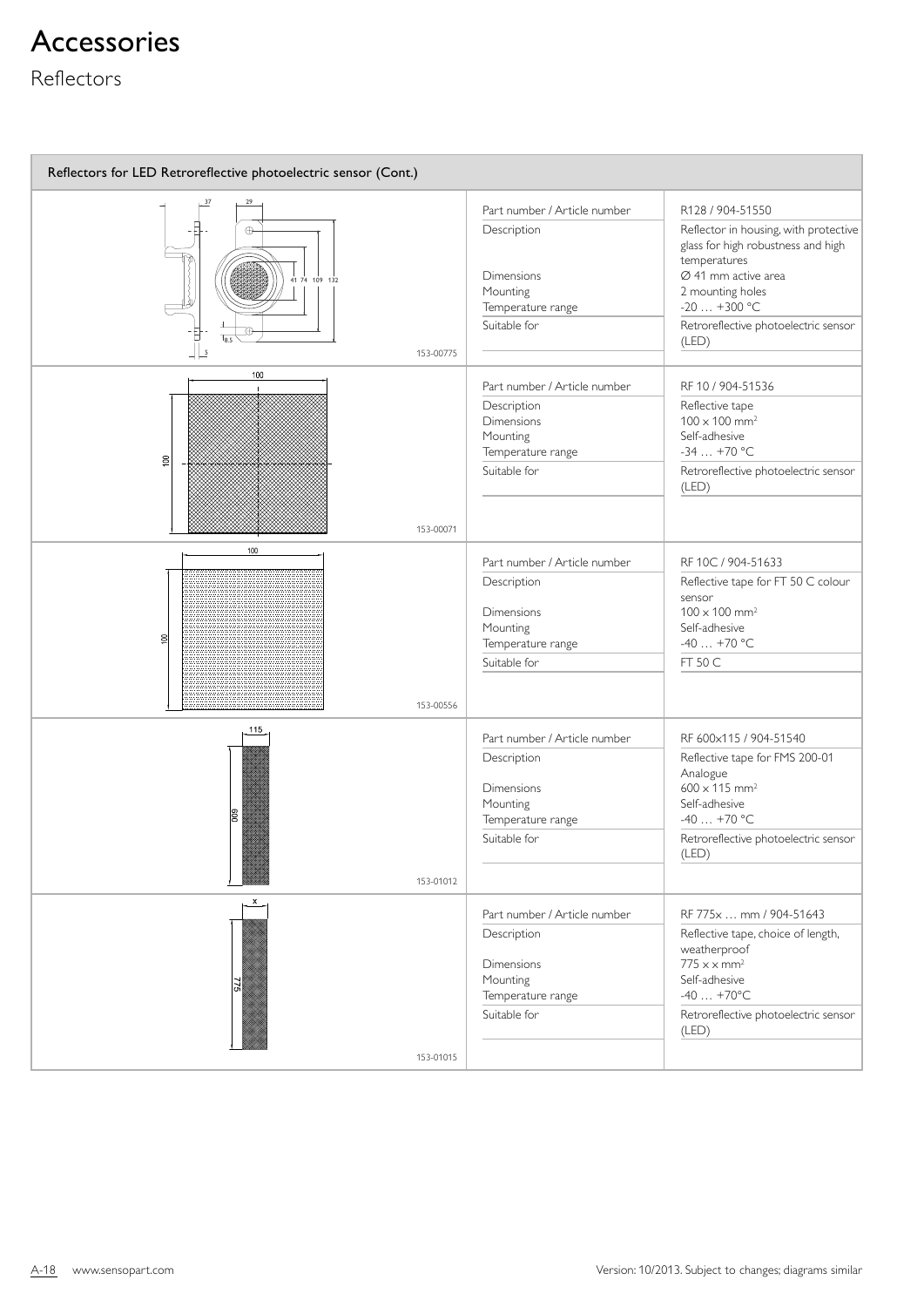

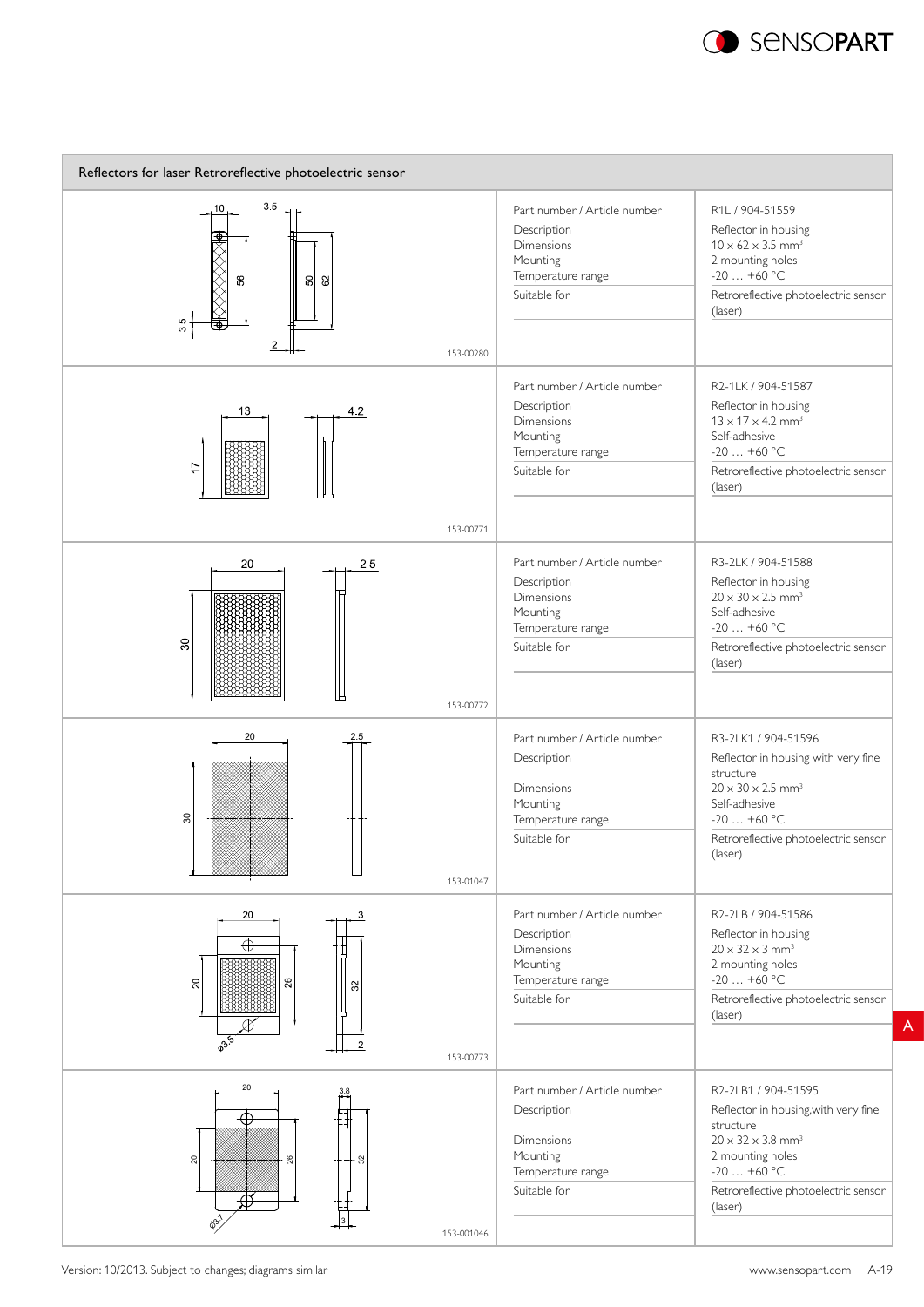#### Reflectors

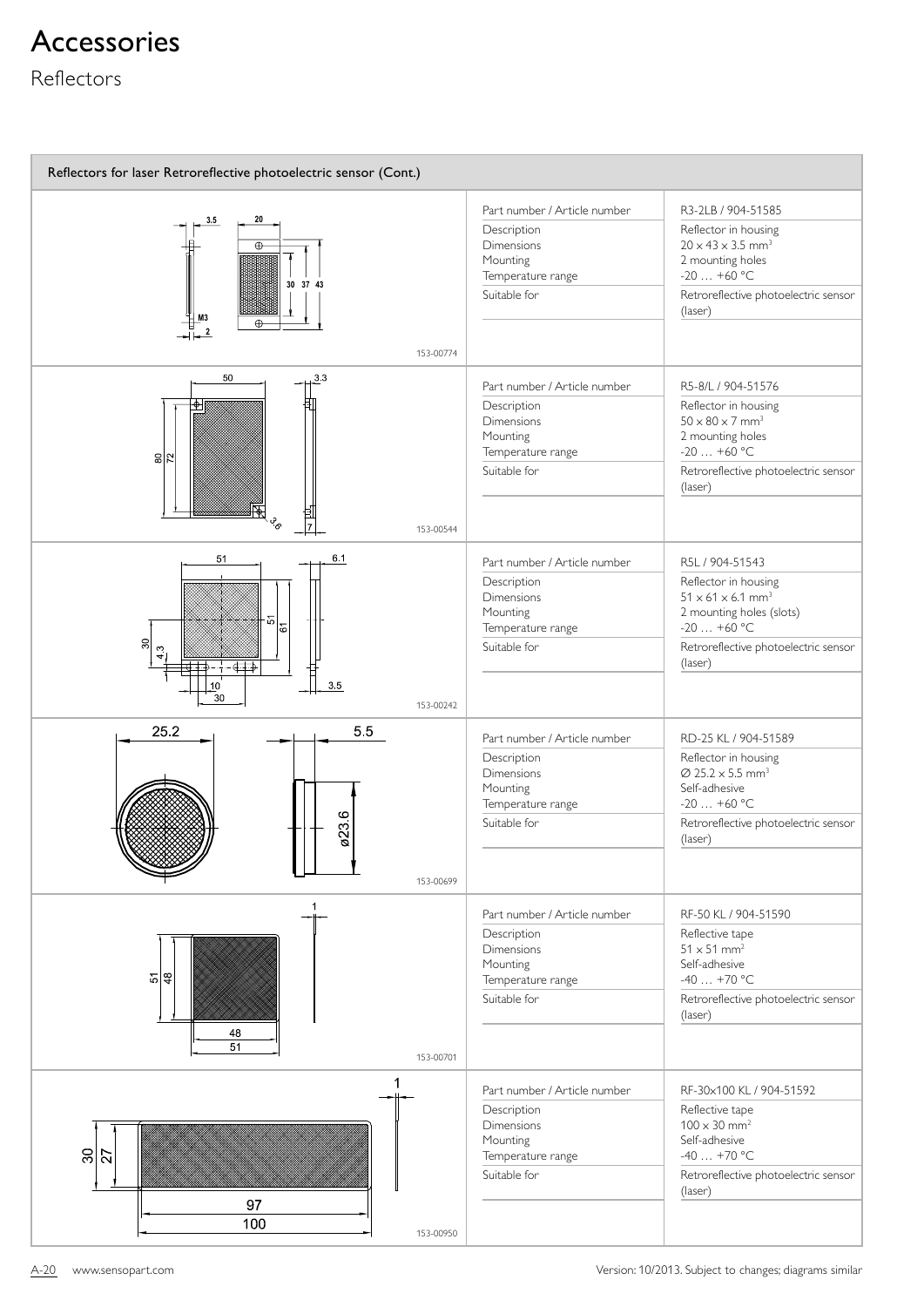